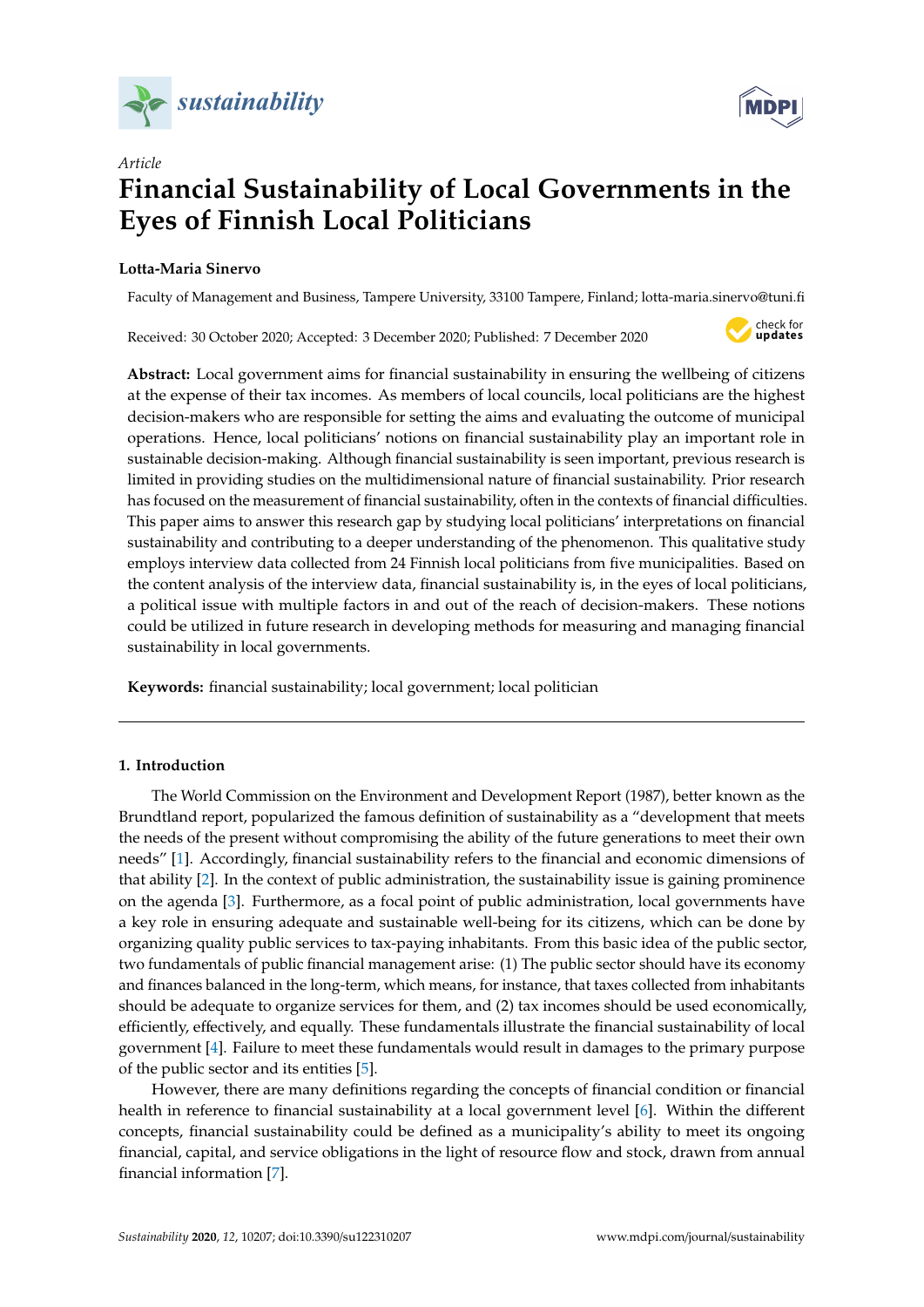Furthermore, financial sustainability is often scrutinized in contexts of financial difficulties, fiscal crises, austerity policies, or cutback management [\[5\]](#page-13-4). In these contexts, financial sustainability is seen as a tool to track the financial condition of public administration [\[8\]](#page-13-7). Nevertheless, financial sustainability, as a fundamental of public financial management, should be under constant evaluation. In addition, prior research has focused on measurement and indicators of financial sustainability [\[9\]](#page-13-8). Additionally, while previous research does not provide a universal notion on financial sustainability, in order to understand "financial sustainability", we must know how financial sustainability is interpreted and discussed.

In this article, financial sustainability was studied in the context of sustainable decision-making in local governments. Subsequently, the financial sustainability dimensions dealt with the issue of how decision-makers formulate a knowledge base for sustainable decision-making. When investigating the financial sustainability of local governments, local politicians play a crucial role. As members of local councils, they exercise supreme decision-making powers and are ultimately responsible for committing to sustainable decision-making, setting the aims for financial sustainability, and evaluating the outcome of municipal operations and finances. Hence, the notions local politicians have on financial sustainability play an important part in sustainable decision-making. From the political viewpoint, sustainable decision-making refers the attempts for providing welfare for citizens in a (financially) sustainable way. Hence, the viewpoints of political decision-makers are scrutinized in this article in an attempt to contribute to the existing knowledge of financial sustainability.

This study aimed to investigate the interpretations of local politicians on financial sustainability when they are asked to evaluate the finances and economy of the municipalities they represent. As prior research has focused on financial difficulties, measurements, and factors affecting financial sustainability, the core of this study lies in understanding 'financial sustainability'. Prior scientific literature is limited in studying how financial sustainability is interpreted and talked about, especially from the political viewpoint. The current article tried to fill this research gap by adding knowledge on decision-makers' notions on financial sustainability to provide sophisticated understanding of decision-making aiming for financial sustainability. Additionally, most of the previous studies on financial sustainability are based on quantitative research [\[5\]](#page-13-4), which leaves room for other types of approaches. The qualitative approach to financial sustainability as a phenomenon provides more in-depth understanding of the politicians' viewpoint. This qualitative study employed empirical data consisting of 24 semi-structured thematic interviews with local politicians collected from 5 different Finnish municipalities during the spring of 2018. The qualitative data collected underwent content analysis in order to recognize the different dimensions that Finnish local politicians refer to when they discuss their respective municipality's economy and finances. This article contributes to the discussions of financial sustainability by providing information on the perceptions and notions that local politicians hold on financial sustainability. These new insights on the subject should ultimately help future studies build and design financial sustainability management and measurement tools to meet the needs of political actors.

The article is organized as follows. First, based on the existing literature, the need for research and the focus of this study is laid out, then the concept of financial sustainability is scrutinized. This is followed by presenting the perspectives of local politicians on financial sustainability. The third part consists of data collection, the method used, and the results. Lastly, the conclusions of this study are discussed.

## **2. Literature Review on Financial Sustainability**

Financial sustainability illustrates the goals of the public sector in managing its economy and finances. While financial sustainability can be discussed at a municipal level, the concept is not precisely defined as of yet. Although financial sustainability is a concept without a universal definition [\[6\]](#page-13-5), there is a shared agreement on its importance. The international literature identifies multiple definitions of financial sustainability at the local government level [\[5\]](#page-13-4). The concepts of financial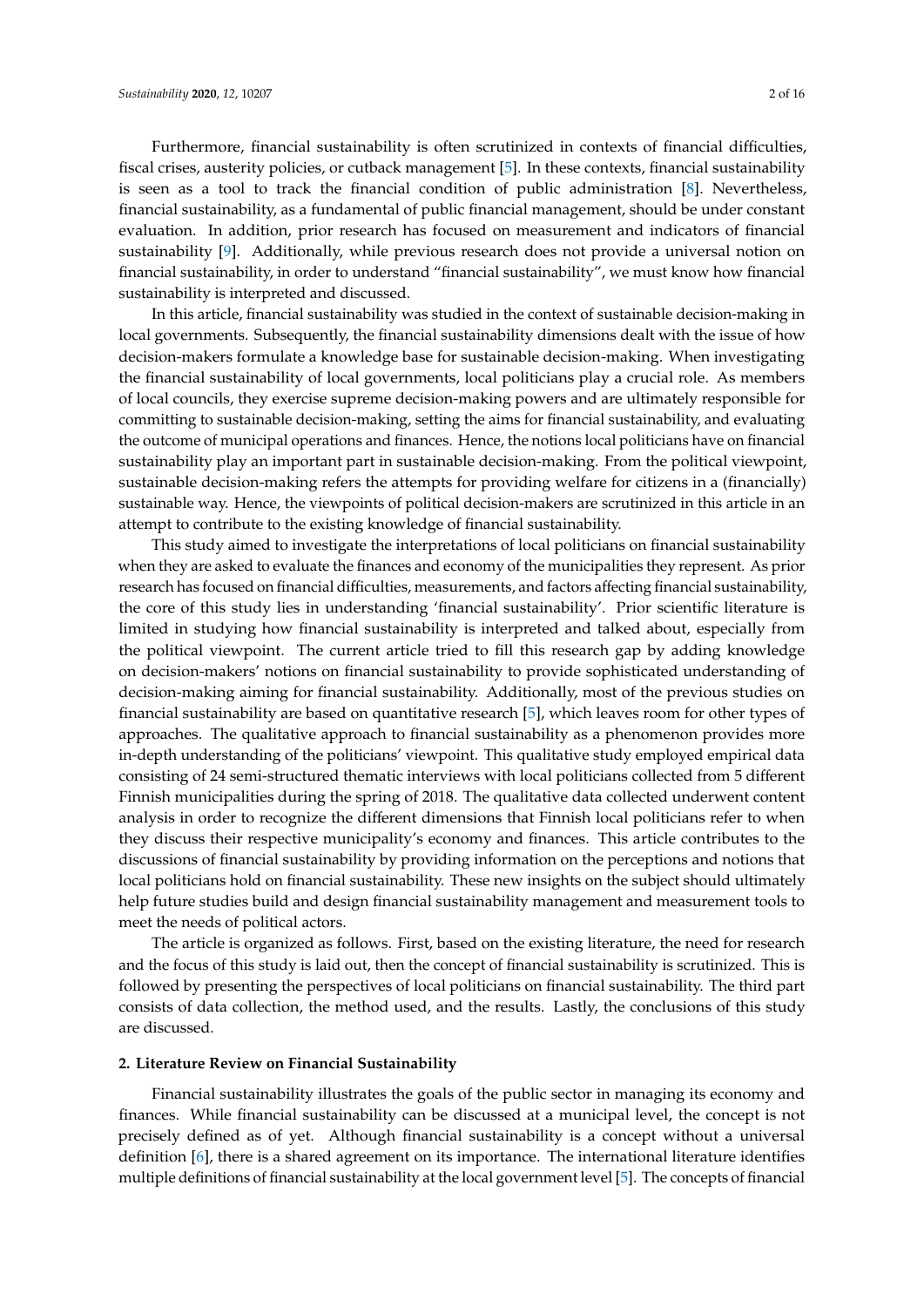sustainability [\[9\]](#page-13-8), fiscal sustainability [\[10\]](#page-13-9), financial equilibrium [\[11\]](#page-13-10), financial health [\[12\]](#page-13-11) or fiscal health [\[13\]](#page-13-12), financial soundness or financial viability [\[14\]](#page-13-13), financial condition [\[7\]](#page-13-6), financial balance [\[4\]](#page-13-3), or resilient finances [\[15\]](#page-13-14) are used to define the phenomenon of adequate resources for future service and financial obligations. In general terms, "sustainable" means that one is able to continue their current practices [\[16\]](#page-13-15). In local governments, the question is whether present activities might hinder the future capacity of local governments to provide services [\[17\]](#page-13-16). In addition, opposite conditions, such as financial distress and its drivers, are often used in defining financial sustainability [\[5\]](#page-13-4).

A balanced municipal economy can be defined as an economy that has adequate resources to deliver the services required by its citizenry; this concept should be associated with the value the citizens receive for the taxes they pay [\[4\]](#page-13-3). Thus, financial sustainability should focus both on revenues to meet public demands and possible changes in municipal expenditure patterns. Similarly, sound financial performance as "a municipality's ability to meet its financial obligations and to satisfy its service obligations to its citizens, currently and in the foreseeable future" [\[14\]](#page-13-13). Three conditions must be met to secure "fiscal sustainability" in the public sector: (1) Deficits should be a temporary phenomenon balancing out the economic cycle, (2) consequently, debt should remain stable over the economic cycle, (3) except if the debt is backed by an asset of at least equal value as collateral [\[14\]](#page-13-13). These conditions are often referred to as the "golden rule" [\[18\]](#page-13-17). This golden rule refers to intergenerational equity, that is, equally dividing the burdens and benefits of public investments from one generation to the next [\[19\]](#page-13-18). Intergenerational equity can be closely attached with municipal finances, which can be defined as the ability a municipality has of generating enough income in a given year to cover the costs of delivering the services it needs to provide [\[17\]](#page-13-16). Besides the equity aspect, "financial sustainability" includes a key element of time. The economy should be balanced over a long period of time; for how long is still a topic of debate.

Therefore, despite the concepts or definitions used, any approach to financial sustainability ought to contain the required information to be able to assess whether the present activities of a local government might put their capacity to provide services in the future at risk [\[17\]](#page-13-16). Determining the financial position of a local government is a relatively straightforward operation. External financial statements are prepared and subjected to an independent audit to inform readers that the statements present the financial position of the organization [\[7\]](#page-13-6). A need to interpret, in addition to financial position, financial sustainability, may hinder this process. In addition, there is a lack of agreement on the dimension and indicators that actually represent financial sustainability [\[7\]](#page-13-6).

In previous research, the different concepts used and define the financial condition as "a local government's ability to meet its ongoing financial, service and capital obligations based on the status of resource flow and stock as interpreted from annual financial statements" are revised [\[7\]](#page-13-6). Definitions can be "specific in nature or broad in scope" [\[7\]](#page-13-6). A specific definition of the financial condition could be solvency. Solvency could be easily measured with a financial indicator such as "fund balance as a percentage of expenditures" using data from annual financial statements [\[7\]](#page-13-6). This somewhat simplistic measurement has its advantages, but it would certainly simplify the phenomenon and blur the view on the real financial situation within local governments. A broader definition would refer to "a government's ability to finance its services on a continuing basis, including a government's ability to maintain existing service levels, to withstand systematic and unsystematic risk, and to meet the demands of natural change over time" [\[7](#page-13-6)[,20\]](#page-13-19), which could be measured with "40 financial and environmental indicators that reflect dimensions of financial condition and dimensions that impact financial condition, respectively, taking into account the characteristics of time, environment, multidimensional relationships, and implicit and explicit obligations" [\[7,](#page-13-6)[21\]](#page-13-20).

Brusca et al. [\[9\]](#page-13-8) (with reference to Honadle et al. [\[12\]](#page-13-11)) consider that Municipal financial condition represents the ability to adapt with current and future obligations and public demands through proper income tax, state transfers, and service charges while managing to sustain a certain level of public services [\[9](#page-13-8)[,12\]](#page-13-11). From an internal viewpoint, the municipal financial condition can be determined in cash, budgetary, long-run, and service solvency of the entity [\[20\]](#page-13-19). However, it can be determined that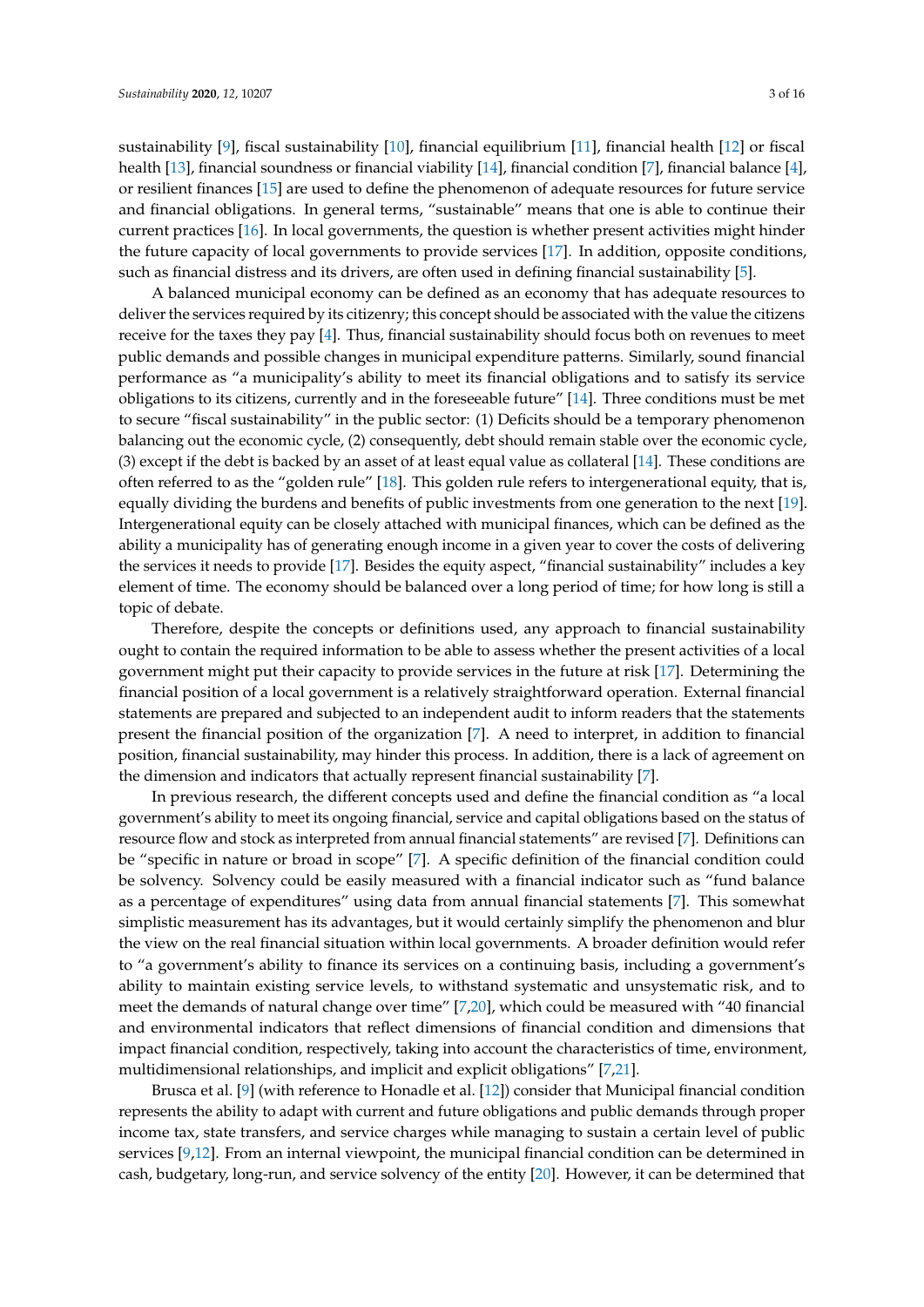that municipal revenues work within two principles: (1) Revenues from internal resources received by municipalities to finance activities that provide basic services to its inhabitants, and (2) revenues from external resources, such as governmental aids [\[16,](#page-13-15)[22\]](#page-13-21). Taxes, service charges, and administrative fees (such as building permits) can be considered as internal municipal revenue sources, and governmental grants (general grants and grants for specific purposes) and loans from governmental sources and private capital markets as external municipal revenue sources [\[16\]](#page-13-15).

As pointed out in the introduction, extensive prior research has focused on the measurement of financial sustainability. Several different models have been developed with the purpose of assessing the financial condition of a given municipality while preventing financial distress [\[9\]](#page-13-8). Measurement of financial sustainability can be done with a large variety of techniques, ranging from "basic approaches", such as accounting information and financial reporting analysis [\[9,](#page-13-8)[13,](#page-13-12)[23\]](#page-13-22), to more sophisticated statistical modeling approaches, with the aim of discriminating a financial healthy local government from a distressed one [\[14,](#page-13-13)[24](#page-13-23)[–26\]](#page-14-0). In addition, financial conditions aimed at determining the variables that can best explain financial sustainability in local government can include indicators of financial statements, such as long-term debt, cash solvency, and revenue structure [\[8](#page-13-7)[,27\]](#page-14-1). Over the last 40 years, international literature has focused on creating models that monitor and measure the financial health and predict financial crises at a local government level [\[5\]](#page-13-4).

Issues of financial sustainability come up to the agenda when financial difficulties appear. This interest originates from the ongoing financial crisis that involved various cities involved in the U.S. market crashes between the 1970s and the 1990s (i.e., Cleveland and New York in the 1970s; Miami, Pittsburgh, and Philadelphia in the 1990s) and, later on, from the spending reviews and austerity policies that many E.U. countries imposed on their local governments following the international crisis of 2008 [\[5](#page-13-4)[,8](#page-13-7)[,17\]](#page-13-16). The meaning of financial crisis can be seen as an opportunity to define the bases of financial sustainability good practice guidelines in order to control the use of public funds and indebtedness of government around the world [\[8\]](#page-13-7).

There is also an increasing amount of literature on this topic that aims to identify the different factors that may provoke or accelerate harmful financial conditions [\[9\]](#page-13-8). Environment factors, such as socioeconomic determinants, can influence the financial condition of municipalities by assuming that they have impacts towards both the need and demand of citizens for public services as well as production costs [\[28](#page-14-2)[–30\]](#page-14-3). Current literature has tried to analyze the impacts of the inhabitants, population density, or gross domestic product [\[24,](#page-13-23)[31\]](#page-14-4). The effects of factors on financial sustainability can be divided into external and internal factors [\[5\]](#page-13-4). External factors include demographic and socioeconomic factors, such as population, population density, population wealth, unemployment, immigration, and education. Internal factors deal with managerial factors, those being, for instance, weak management culture, fiscal framework, expenditure costs, debt, and budget surpluses. Internal factors also include factors such as political fragmentation, cycle, and competition, as well as the power relations between left- and right-wing parties. Additionally, other authors consider that political and organizational factors may influence the financial condition of municipalities. The results, however, are inconclusive: Some states that conserve parties tend to have a lower level of debt [\[32\]](#page-14-5) while others argue that there is no clear relationship between political ideologies and the level of debt [\[31\]](#page-14-4). Organizational factors, in turn, are perceived to affect the ability to cope with the need for changes, which will support the possibility of maintaining a financial balance [\[33\]](#page-14-6).

All in all, prior research has focused on the measurement and prediction of financial sustainability. There are multiple studies on the different ways to measure financial sustainability. Previous studies have also focused on analyzing the factors of financial sustainability, be they external or internal. Although the literature on financial sustainability is extensive, there is a lack of studies concentrating on "financial sustainability" as a multidimensional phenomenon. Currently, financial sustainability is studied from the perspective of defining the concept and testing the application of its metrics in local government. This rather technical approach to financial sustainability excludes the examination of the multidimensional nature of the phenomenon illustrated by the multiple definitions of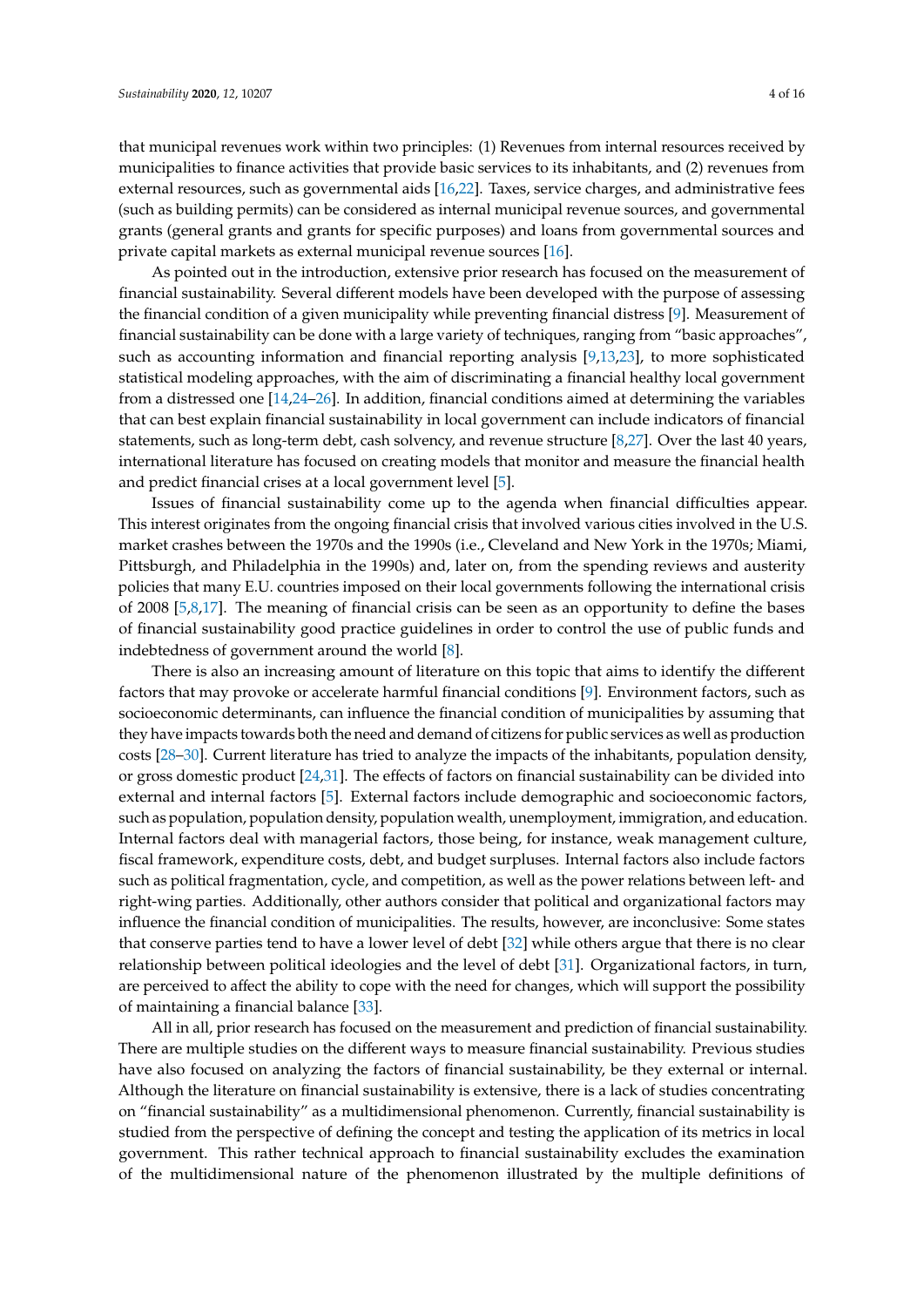financial sustainability. Therefore, there is a clear need to study and identify financial sustainability as a phenomenon. The notions on interpreting and contemplating the phenomenon of financial sustainability are required to understand sustainable decision-making, management, and how to manage financial sustainability. Thus, the political views on financial sustainability are vital in the context of local governments.

#### **3. Politicians and Financial Sustainability**

As key actors of a local government's financial sustainability, local politicians decide the budget allocations that set out the frame for municipal operations. In this paper, the focus is on the political interpretations of financial sustainability. The starting point is the hypothesis that local politicians will have different kinds of interpretations of financial sustainability that might differ and conflict with the definitions drawn from the literature. Regarding these different kinds of interpretations, local politicians can be regarded as "policy actors that are the resultant of three sets of forces: their ideologies, their interests (e.g., power, reputation, financial reward) and the information they have" [\[34\]](#page-14-7). Next, three sets of forces are discussed in the perspective of financial sustainability. However, as Weiss (1983) highlights, this is not a universal model to explain political behavior. In reality, such a model would be more or less complex, and it might be supported by scientific research, experienced judgment, folk wisdom, or gut feeling.

Political interests can be defined primarily in terms of self-interest [\[34\]](#page-14-7). Politicians want to be re-elected, and they want to move to positions of greater authority. Interest represents the drama of public decision-making. In a democracy, there is a strong incentive for politicians to undermine financial sustainability as a long-term goal of public finances [\[35\]](#page-14-8). These incentives are implied by the logic of democratic elections, i.e., political interests. Politicians try to win elections by promising, for instance, higher subsidies, higher expenses for education or infrastructure or lower taxes, but keeping those promises would increase public spending or lower public revenues. This as a "deficit bias" that does not depend on which candidate or party wins an election: "the deficit bias is a phenomenon inherent to the system of democratic elections and politician behavior. It poses a threat to financial sustainability" [\[35\]](#page-14-8). In practice, this would mean that a politician's drive to be re-elected undermines the importance of financial sustainability.

Furthermore, there are primary differences between political behavior and managerial behavior. For managerial behavior, economic rationality can be a starting point, while political behavior is characterized with different rationalities. Politicians can be described as those who are constrained by "the logic of politics" with a focus on short-term thinking and obtaining re-election [\[36](#page-14-9)[–39\]](#page-14-10). Hence, economic rationality conflicts with the logic of politics, since it does not appeal to voters. The logic of politics tends to have a negative impression or effect on the financial sustainability of local governments, as illustrated by local politicians and their attitude towards financial information [\[36\]](#page-14-9).

Local politicians represent different interests of municipal inhabitants [\[40](#page-14-11)[,41\]](#page-14-12). These opinions and interests can sometimes be contradictory. Therefore, it is the task of local politicians to consider every issue from different perspectives and make a decision based on the most appropriate alternative, albeit not necessarily the most sustainable [\[38,](#page-14-13)[41\]](#page-14-12).

In previous research literature, political competition tends to increase tax burden deficit and government debt while reducing available resources [\[42](#page-14-14)[–44\]](#page-14-15). Furthermore, studies on electoral cycle theory that suggest that politicians act in opportunistic political behaviors, such as exploiting public policies to influence election results [\[5\]](#page-13-4). In the context of this study, political self-interest, the cyclical logic of politics, is assumed in the views of local politicians on the financial sustainability of their municipalities.

Regarding ideology, a broad range of philosophy, principles, values, and political orientation [\[34\]](#page-14-7). Ethical and moral values are at the core of ideology: The sanctity of human life, integrity, patriotism, among others. In the political setting, ideology incorporates values with general dispositions towards programs of action [\[34\]](#page-14-7). A quote from Robert E. Lane states that political ideology represents an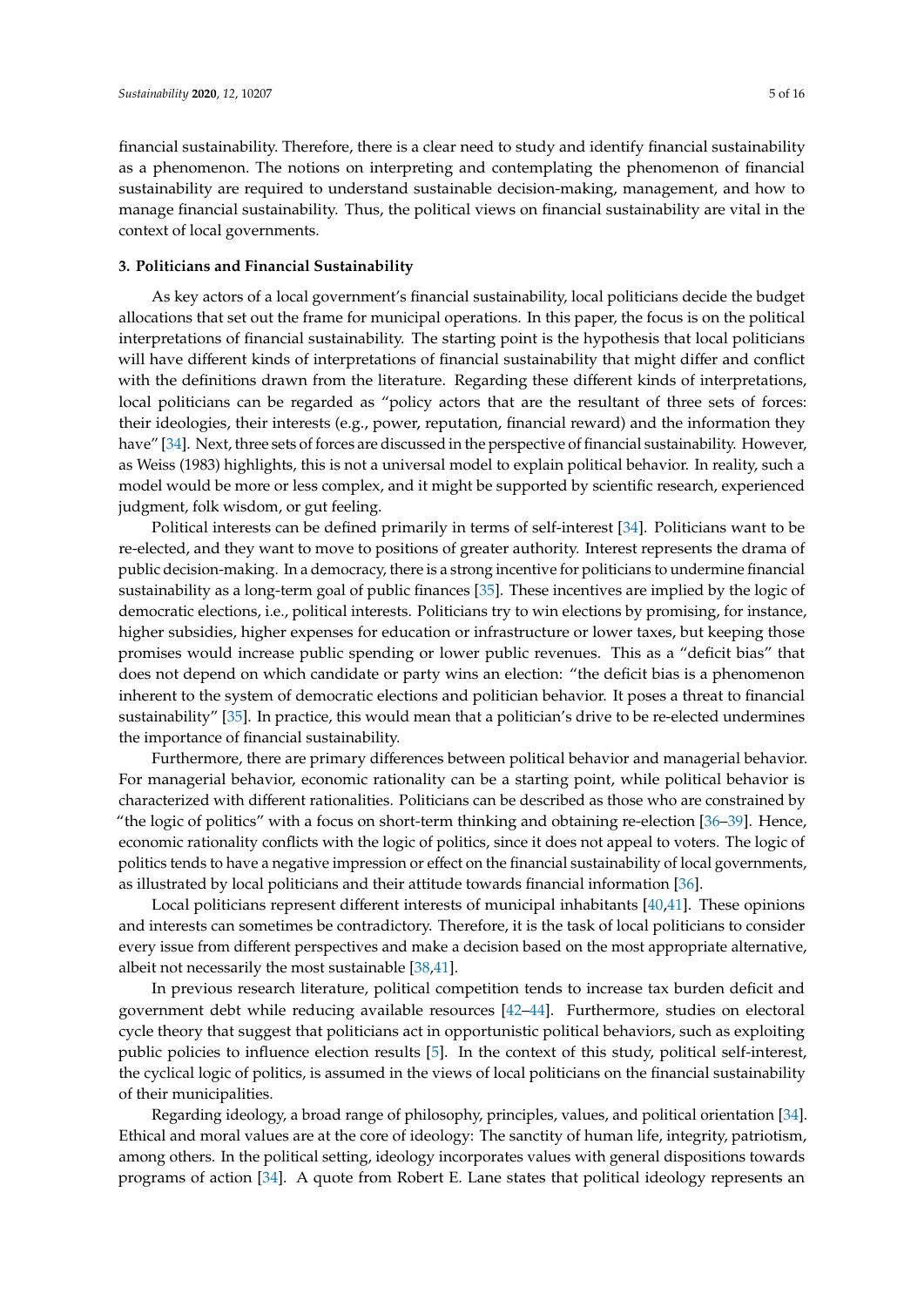evaluative–descriptive–prescriptive account of the world [\[34\]](#page-14-7). Simultaneously, a broad range of ethical and moral issues are encompassed on worldview; in the context of research, political orientation is studied as a factor that impacts political behavior. Additionally, in local governments, politicians are typically members of political parties. The meaning of political orientation has been another variable analyzed in previous studies [\[9,](#page-13-8)[42,](#page-14-14)[45,](#page-14-16)[46\]](#page-14-17). A significant portion of the literature on factors affecting financial sustainability is based on the role of the political party and the political cycles [\[5\]](#page-13-4). Based on the findings of previous studies, left-wing parties are more likely to adopt expansionary spending policies than centrist or right-wing ones, thus leading to increased loan requirements and greater difficulties in meeting repayment obligations, which challenge financial sustainability. It is widely assumed in the literature that from a theoretical perspective, left-wing parties are more drawn to guaranteeing the distribution of wealth and the maximization of welfare policies [\[5\]](#page-13-4). This assumption results in an increase in public spending and the level of indebtedness of municipalities. On the other hand, right-wing parties are characterized by focusing less on welfare policies and more on budgetary discipline that induces strict control of the levels of expenditures and indebtedness of local governments [\[25](#page-13-24)[,47,](#page-14-18)[48\]](#page-14-19).

Politicians act based on a given basis of knowledge. Politicians have a sense of the current state of affairs, the relative seriousness of problems at hand, why things happen as they do, and which strategies of intervention will help or hinder progress, as well as how much progress is possible [\[34\]](#page-14-7). This category is called "information" [\[34\]](#page-14-7). In the context of financial sustainability, we could analyze this "information" as part of the basis of knowledge of politicians and investigate the role of actual information provided for decision-making. By doing so, we ought to acknowledge the simplification of "information".

Municipalities provide information that serves as a basis for sustainable decision-making and management. Information concerning financial sustainability typically concerns budgetary issues, such as appropriations and the expected cost of certain services, or accrual-based issues, such as the depreciation of fixed assets and equity relative to debt [\[49\]](#page-14-20). Financial information includes both cash-based budgetary information and accrual-based financial information. The third type of information is non-financial performance information [\[50\]](#page-15-0). Performance information typically refers to qualitative and quantitative information about the public sector activities, processes, services, service outcomes, and transformation processes, such as productivity/efficiency, and effectiveness [\[51\]](#page-15-1).

The basic idea behind information production is the belief that providing local politicians with high-quality financial information would eventually result in sustainable decision-making. As identified in previous research, there is no causality in the information–decision-making nexus [\[52–](#page-15-2)[54\]](#page-15-3). Nevertheless, decision-makers have an incentive to interpret, analyze, and use financial information [\[55\]](#page-15-4). In order to make good decisions, decision-makers must make sense of the financial operations and financial position of the municipalities they represent. Often, when a decision-maker talks about the financial situation of public organization, they are supposedly basing their interpretation of financial information [\[56\]](#page-15-5). Information use falls out the scope of this study since the aim is to identify the dimensions of financial sustainability. However, there is extensive research on political information use [\[57\]](#page-15-6). In addition, Finnish local politicians have been previously studied providing insights on the use of financial information [\[58\]](#page-15-7).

#### **4. Data and Methods**

In Finland, there are currently two administrative levels: Central and local government, with 311 municipalities. Municipalities provide most of the public services such as health care, social services, education, cultural services, local infrastructure, housing, and planning services. Public services are mainly financed via taxes and state subsidies. Local politicians are elected members of local councils. In local councils, councilors have a clear political and governing capacity in which to shape and direct the development of their communities [\[59\]](#page-15-8). In Finnish local governments, local councils are responsible for the municipalities' activities and finances. They exercise the supreme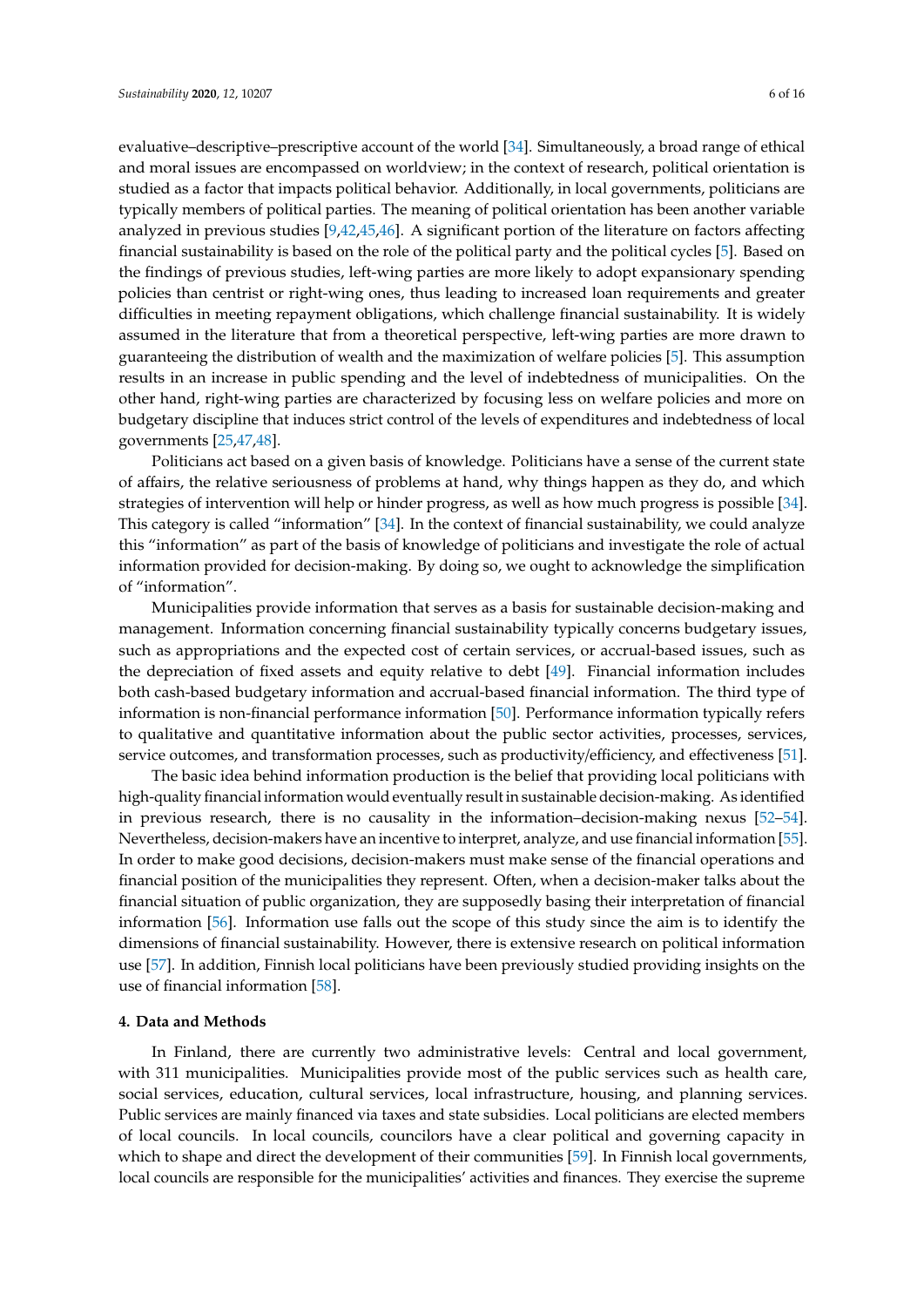decision-making power in municipalities. The Finnish Local Government Act (410/2015) states that the local council decides, for instance, the municipal strategy, administrative regulations, budget and financial plan, ownership policy and corporate governance principles, operating and financial objectives set for municipally owned companies, principles for managing assets and for investment activities, and principles for internal control and risk management. The council also appoints members to other municipal bodies, such as the municipal executive board and other committees.

Municipal elections are held every four years in Finland. Local councilors are part-time politicians. Municipalities have a full-time staff that oversees different functions and operations, such as preparing decisions for the local council. Municipal officials and employees operate under local council in an organizational hierarchy. As in many other European countries, council members are mainly middle-aged males. Approximately 40% of Finnish council members have an academic degree (only 9% of council members have a basic education degree). More than 80% of all the council members are employed, 12% are retired, and 4% of them are unemployed. Approximately 37% of council members are working in the municipal sector, 36% of them are private-sector employees, 7.5% are placed in the governmental sector, and 20% of them work as entrepreneurs [\[60\]](#page-15-9). Finnish political parties include the right-wing parties Centre party, Christian Democrats, National Coalition Party, Finns Party, and Blue Reform, and on the left, the Social Democratic Party, Left Alliance, and Green League.

This paper applied semi-structured interviews to politicians from five different municipalities in Finland. The municipalities differed in size and financial position; one was a large city (over 200,000 pop.), three were medium-sized cities (10,000 to 50,000 pop.), and one was a small municipality (under 10,000 pop.). A total of 24 interviews with local politicians were conducted from February to May 2018. The interviews lasted from 52 to 101 min and were recorded and transcribed in full (99,093 words) with the consent of the interviewees. The implementation of the analysis was considerably easier after the audio recordings were converted to text. Respondents were mainly men (54.2%), 47 years old on average and highly educated (75% had a university degree). Twenty-one percent were pensioners. Most come from communication and brokerage professions. Fifty-eight percent of local politicians were from right-wing parties, and 42% from left-wing parties. Thirty-eight percent of the respondents were first-time politicians. Experienced politicians (63%) were those with more than one term in local council, and on average, they have two full terms on the council.

A set of semi-structured thematic interviews were conducted for this research. Interviewees were asked to describe the general financial operations and financial position of the municipalities they represent. They were given the opportunity to form opinions and beliefs freely and over time. Supportive questions, such as "what helps you form your understanding on the financial conditions or position of your municipality" or "what do you consider to be important in municipal finances in general" were asked when needed.

As mentioned above, the data used in the analysis comes from interviews with local politicians. In this paper, I propose that textual analysis represents a valuable methodological approach for analyzing the notions of local politicians on financial sustainability. Thus, the methodological approach here is qualitative. Textual analysis has been popular, especially for researchers working in different areas of social sciences [\[61\]](#page-15-10). This procedure may include different methodologies, such as narrative, discourse, and content analysis [\[62\]](#page-15-11). Within the textual analysis, a researcher can focus either on a few selected factors of the textual data, or many factors at the same time. This ensures an "open process", which in turn can improve dialogue across different research areas and theories [\[62\]](#page-15-11).

The purpose of this study was to assess the dimension of financial sustainability in local politicians' speech. The usefulness of textual analysis lies within the analysis of the different dimensions used to refer to the financial sustainability of municipalities. In content analysis, the data is analyzed in detail, and extra attention is paid to similarities and differences. However, as with all approaches, the textual analysis also has some limitations that should be considered. The main limitation of all types of textual analysis is the need to illustrate the reliability of the ways used to collect data and consequent validity and replicability of observations drawn from them [\[63\]](#page-15-12). Reliability is referred to as the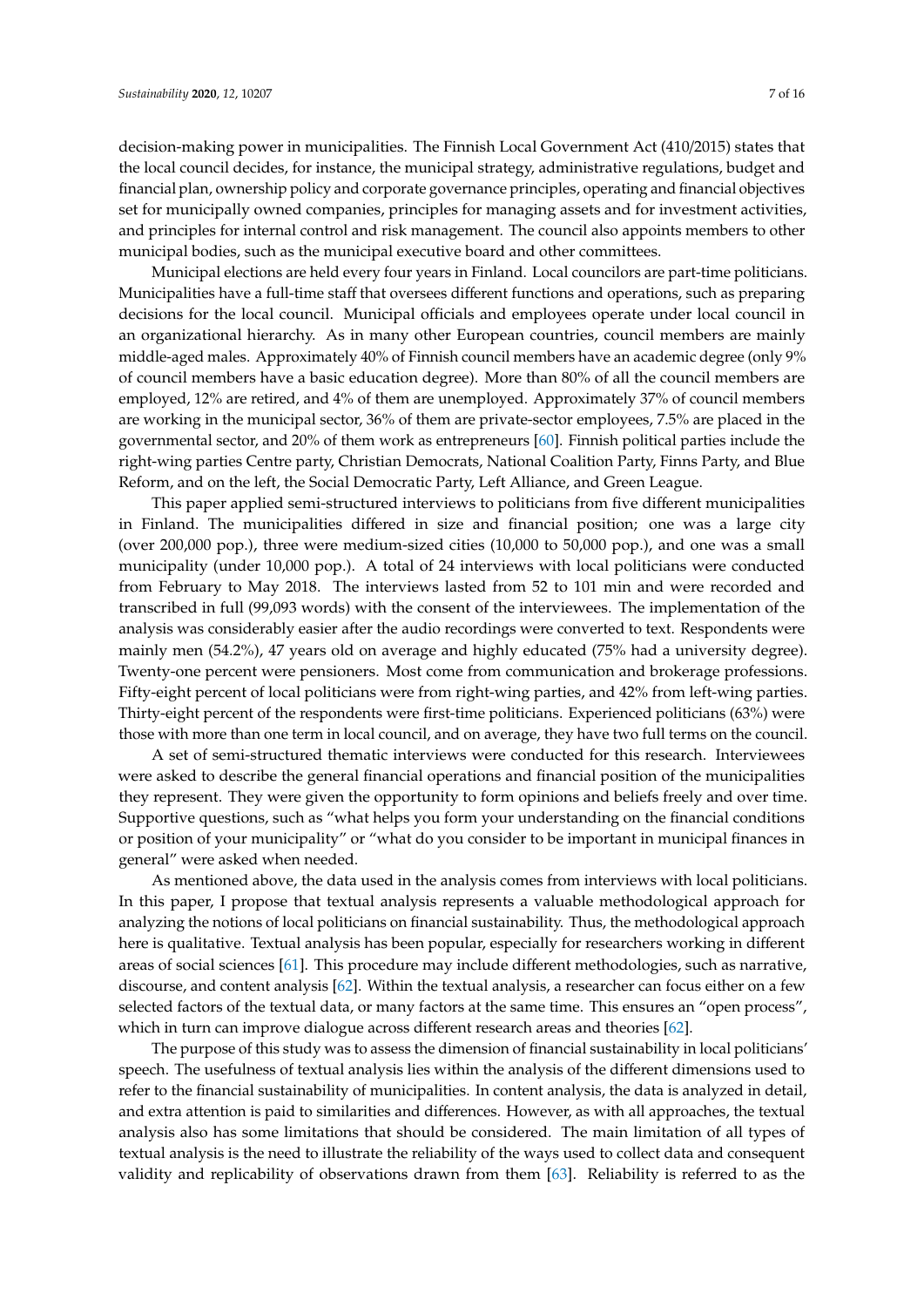consistency of the analysis and the reproducibility of the results. Validity, on the other hand, involves the compatibility of the used methods and set research questions. In this paper, I ensured the validity by a thorough examination of the literature. A detailed description of the research process, material, and conclusions are drawn to enable the research to be monitored and thus promote repeatability of future qualitative studies.

Perspectives from the existing literature are the starting point of the content analysis of the data. Therefore, an analytical frame was formulated to identify the dimensions of financial sustainability, as well as the factors and hindrances of financial sustainability in local government. Here, I applied the perspectives of ideology and interest complemented with the viewpoints of previous research on factors affecting financial sustainability. As a part of interests, self-interest and aims for re-election were scrutinized in connection to financial sustainability. Ideology is analyzed by asking how political orientation is expressed when describing the financial sustainability of their municipality.

Previous literature identifies a set of factors affecting financial sustainability in local government. In this article, I used Garmini and Grossi's categories to analyze how these factors are reflected in the speech of local politicians [\[5\]](#page-13-4). Table [1](#page-7-0) summarizes of the external and internal factors of financial sustainability.

| <b>External Factors</b>                                               | <b>Internal Factors</b>                                      |
|-----------------------------------------------------------------------|--------------------------------------------------------------|
| Demographic                                                           | Political                                                    |
| Population                                                            | Political ideology                                           |
| Suburbanization trends and mobility of people<br>and business         | Political interests                                          |
| Geographical position and location of the<br>municipality             | Managerial                                                   |
| Cyclical economic change                                              | Mismanagement and culture                                    |
| Local economic conditions, fields of economy                          | Fiscal governance and rules                                  |
| Socioeconomic                                                         | Typology of expenditure, revenues, and other<br>budget items |
| Local wealth                                                          | Governance model                                             |
| Unemployment                                                          | Decentralization strategies                                  |
| Dependent population                                                  | Amalgamation and merger strategies                           |
| Level of Education                                                    |                                                              |
| Aging housing stock and aging of other infrastructure<br>Income level |                                                              |

<span id="page-7-0"></span>**Table 1.** External and internal factors of financial sustainability (adapted from Garmini and Grossi 2018 [\[5\]](#page-13-4)).

Financial sustainability originates from the term "sustainable development", dating back to the 1987 Brundtland Commission's report on the global environment and development [\[64\]](#page-15-13). The term has a rather long history of sustainability and sustainable development based on the "golden rule" in the context of intergenerational justice. Similarly, this idea is embedded in the definition of financial sustainability when it refers the ability to meet the needs of the present citizenry without compromising the ability to meet future needs [\[2\]](#page-13-1). This question of the temporal dimension of financial sustainability is investigated in the data analysis.

#### **5. Results**

This section outlines the results of the content analysis carried out through interviews with Finnish local politicians. Results are scrutinized from the perspectives of external and internal factors of financial sustainability. Especial focus is given to the 'politics' of financial sustainability. First, local politicians described municipal finances and financial position in various ways. Definitions of financial sustainability of the municipality varied greatly from short and quick answers with adjectives or school grades to lengthy reflections on the different dimensions of financial sustainability.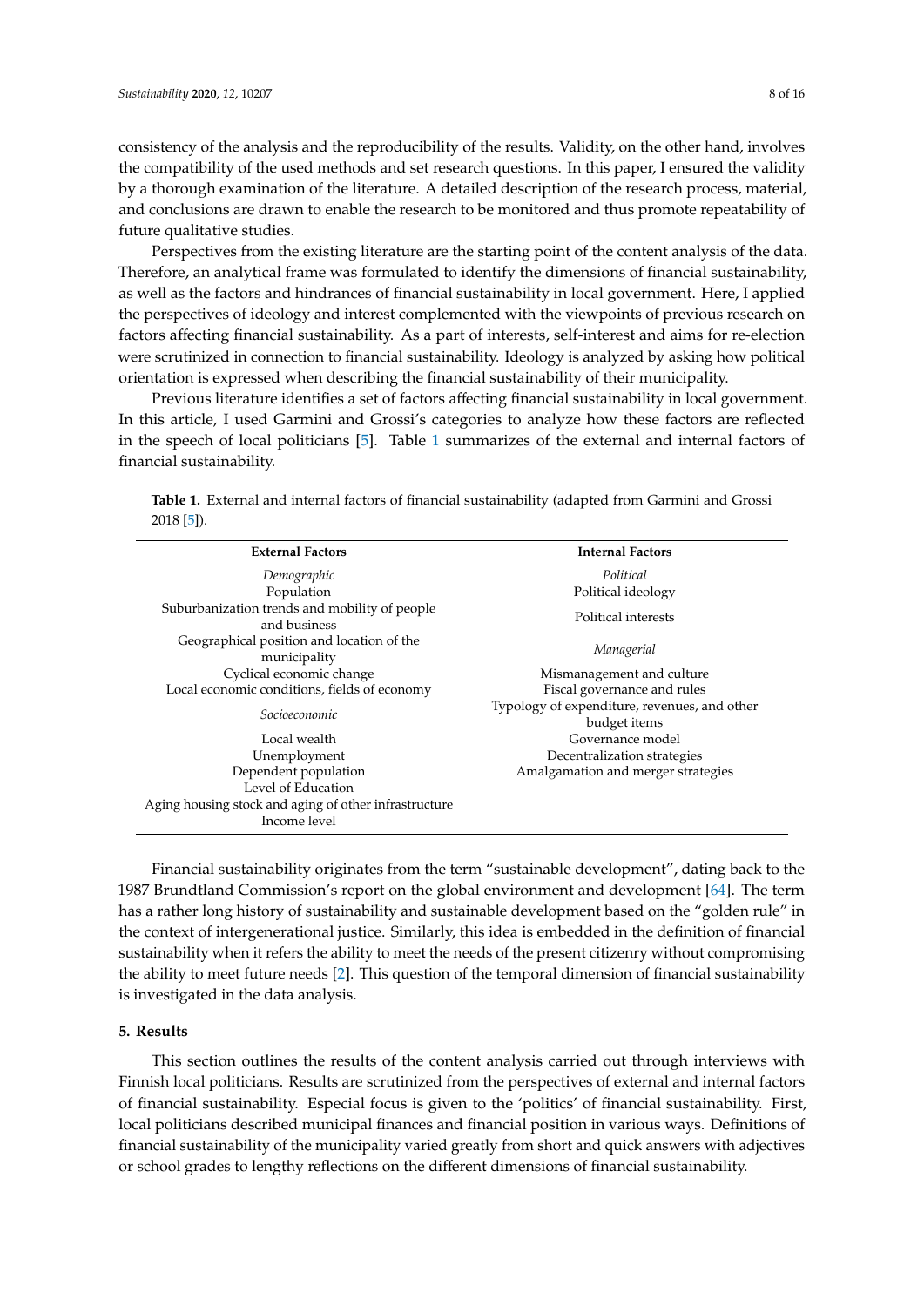"for me, a financially sustainable economy is a means to organize services. We need to have a balanced economy to organize services otherwise it would just be about 'putting out fires' inevitably with a shortsighted view on operations [ . . . ]"

In their descriptions, respondents often connected financial sustainability to the raison d'etre of local government, the reasons why municipalities exist, and the role and obligations they have. The local politicians highlighted that municipalities are for citizens and their well-being. However, clearly financial sustainability or municipal economy was not high in their agendas. Some of the respondents ruled out the meaning of the municipal economy and concentrate on the good quality services without pondering the question of costs. Given that financial sustainability is typically interpreted through the incomes and expenditures of a municipality, respondents frequently answered questions on finances mentioning the main sources of income and main types of expenditures and services required from their municipalities. However, some of the respondents highlighted the meaning of financial sustainability as:

"Financial sustainability is not an end in itself; it is a means to organize services for citizens. We need to make citizens feel that this is a nice and safe place to live, and the city organizes the services reasonably."

Based on the data, respondents had some principles and rules they followed in their council and in their perception of financial sustainability. For instance,

"We need to balance our expenditure based on the income, always. The city should never take loans for operative actions only for investments."

#### *5.1. Shifts in Economic Cycles as External Factors of Financial Sustainability*

During the interviews, respondents were asked about the hindrances of reaching a financially sustainable municipality. The most common issues identified in the data were the meaning of shifts in economic cycles. Respondents talked about these shifts, and the impact on the financial sustainability of their municipality, and the impact on tax income was clearly recognized by the respondents. Furthermore, the frustration regarding the limited possibilities to influence these shifts was shared among respondents. Municipalities were seen to be in the mercy of the economic cycle whose only aim is to survive.

"I would say that financial sustainability is the ability to react for changing situations, to create a kind of bumper for surprises to come so that we can find ways and flexibility to survive. Putting it simply, we need to control our expenses and have a strategy for gaining future incomes in order to survive."

Due to the economic cycle shifts, unemployment, lower numbers of jobs, local effects such as a closing of a local factory, and the mobility of people to bigger cities were all factors that respondents referred to when talking about the financial conditions of their municipality. Local politicians believed that these factors were out of their reach or that they had limited possibilities to tackle these issues. As one local politician said:

"Our tax incomes are decreasing, unemployment rates are above average, and our population is diminishing, these are the worst. In addition, our operating expenditures are increasing, and they are always exceeding budget appropriations, we have no control over them."

Apart from that, changes made in government legislation were regarded as out-of-reach of political decision-making. New obligations for municipalities and cuts in state grants were examples of the ambiguous relationship between local and central levels of government affecting the financial sustainability of local government.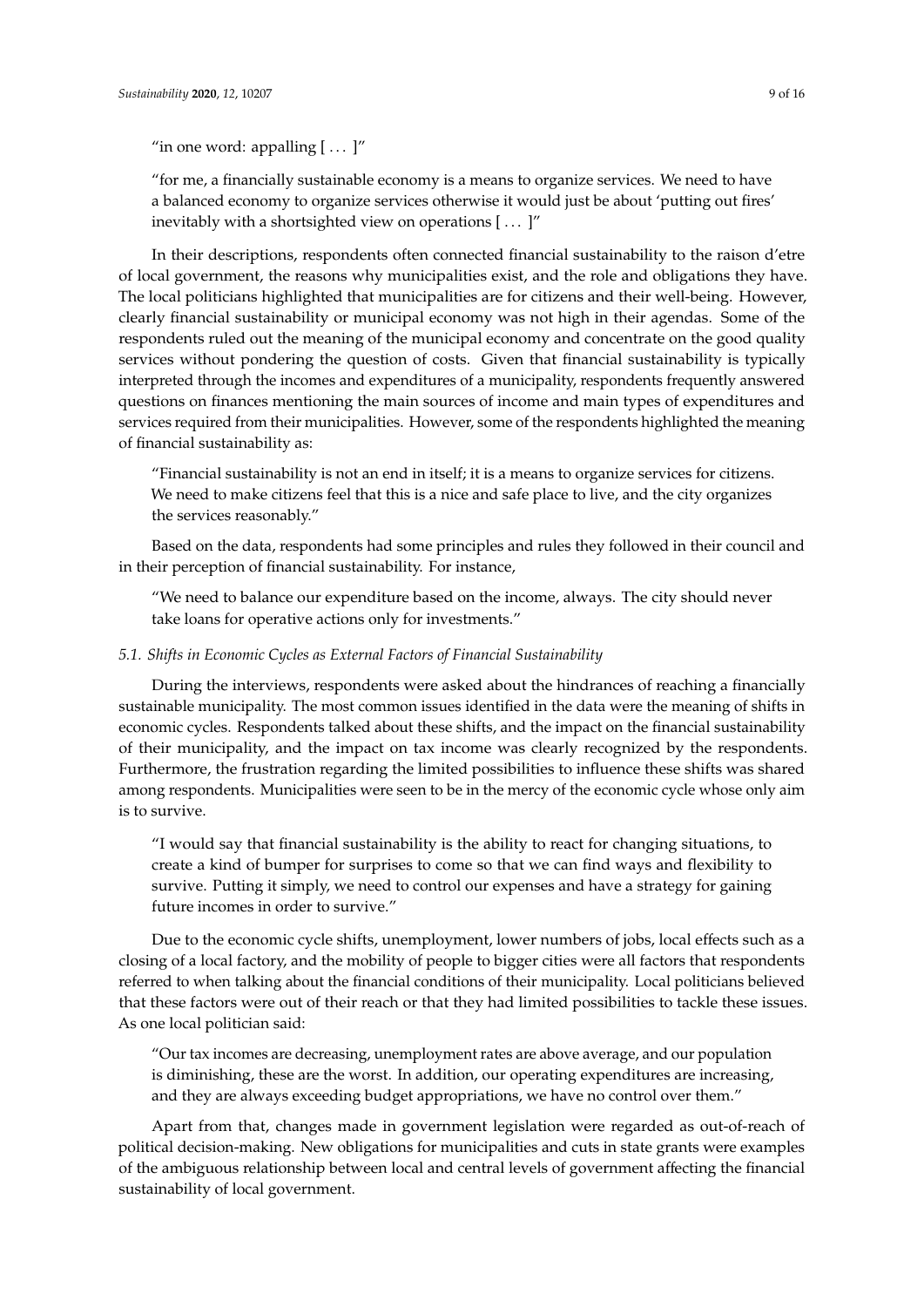"During the last five years, state grants have decreased seven million which is a huge amount of money and a high percentage of our budget of 100 million [ . . . ]"

In addition, the impact of governance and organization of certain municipal services can be detected from the data. Respondents felt that healthcare services, typically organized by hospital districts and not by the municipalities themselves, were clearly seen as hindrances of financial sustainability. Municipalities have little control over the expenditures of hospital districts. Thus, local politicians felt that municipalities have the role of merely "picking up the tab".

As for broader issues, such as cutback management and cost reduction, typical aspects to financial sustainability, respondents regularly talked about financial sustainability in the context of financial difficulties and particularly of reductions and savings, as illustrated by the following quote:

"The aim of the municipality is not to profit, but it's not to make cuts either. Sometimes I feel conversations are this type that the main aim of our municipality is to save money [ . . . ]"

# *5.2. Organizational Culture as an Internal Factor of Financial Sustainability*

When respondents were asked to ponder the hindrances of financial conditions, management issues, decision-making, and organizational culture come up. Some of the respondents remarked on obstacles for financial sustainability in the administration that they were not content with, such as the quality of administrative preparation work. Others expressed that issues on the meeting agenda were promptly prepared and information thoroughly provided. In addition, respondents illustrated the issues of organizational and decision-making culture as the harmful way of doing things and challenges to financial sustainability:

"Our utilities are rotten, and the council is not really even interested in how to keep them in good condition. Year after year, the same mistakes are made."

Furthermore, respondents saw the issues of competence and financial expertise of local politicians as a clear hindrance to financial sustainability. As two respondents put it:

"One time a few years ago, we were laughing with our council chair that that was an 8.5 million decision and almost no one took the stand [...]"

"There were opinions that our municipality has a 'bottomless purse' and that it just needs to offer all the good and nice things that citizens want. Local politicians want to promise everything and those are the same people who won't take part in council workshops to learn about municipal finances. God forbid they might learn something that they couldn't deny on a citizen's forum  $[...]$ "

These types of concerns were shared in the data. Respondents were worried about the financial competence of their local council, as illustrated in multiple comments on the shortsightedness, slowness, and vagueness of decision-making.

"Long-term thinking and planning seem very difficult, and the focus is easily converted to more understandable issues when concentrated on matters of small sums of money."

## *5.3. A Key Element of Financial Sustainability: Use of Resources*

Apart from the difficulties with management and decision-making, one clear topic in their interpretations of financial sustainability is the use of the municipalities' resources. Questions on how the resources are used to complement the questions of how much and what kind of resources the municipality has. Interviewees had the sense that municipal operations must be organized economically, efficiently, and effectively, with "common sense". Respondents highlighted the issue of performance and outcomes in the connection of financial sustainability. However, the aspect of performance as a dimension of financial sustainability is not a simple one; rather, it is complex by nature and needs further contemplation, as illustrated by one interviewee: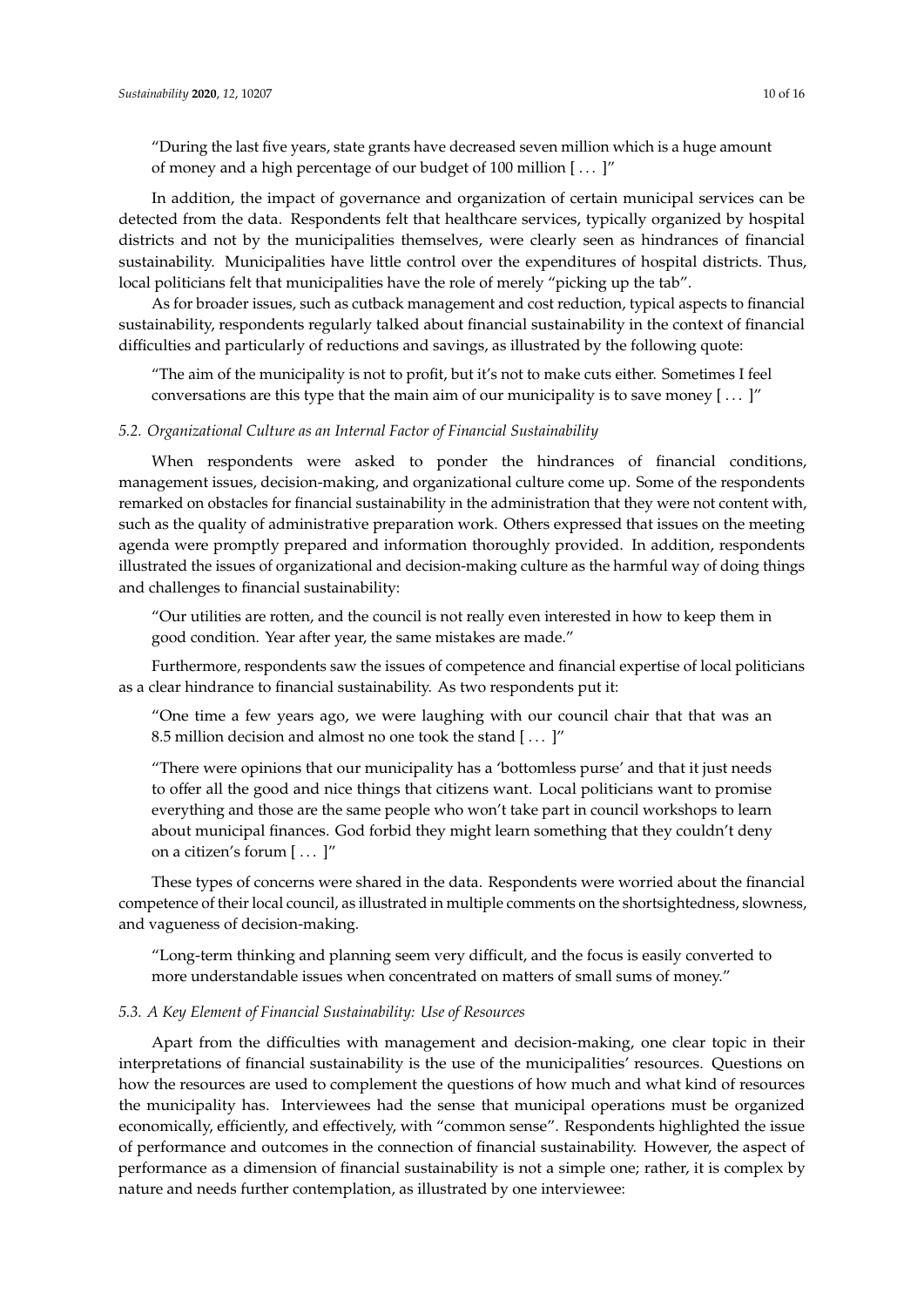"In case of lots of incomes, even poorly performed operations turn out profitable [ . . . ]"

Overall, based on the analysis of the data, respondents saw financial sustainability two-fold: As income and expenditure. Expenditure is, or should be, in the control of a municipality, and as such, in reach of political decision-making. In their interviews, local politicians expressed the need for more opportunities to impact the expenditures of the municipality. Expenditure was also closely related to questions of performance. On the other hand, income is seen only limitedly in the reach of political decision-making. Politicians perceive income as vital but "external", in the sense that a revenue base cannot be increased by a given municipality's actions, at least not in the short term. Long-term policymaking in municipalities can boost the local economy, and land use planning can attract new inhabitants to strengthen the revenue base. Naturally, the matter of tax rates "as the only possibility" is vital in the context of securing adequate incomes.

#### *5.4. Politics of Financial Sustainability*

As a part of the analytical framework utilized in the analysis, political ideology and interests were scrutinized in the data. When analyzing the impact of political ideology, the data showed that respondents frequently ponder the aspects of left-wing–right-wing politics when reflecting on financial sustainability. For instance, right-wing politicians more typically highlighted tax rates as the key question of financial sustainability with the idea that income and expenditure should not be balanced only by raising tax rates.

"Last year we did not raise tax rates, but in 2016, when I was a deputy council member, the arguments were year after year that we should have higher tax rates. I am against it; I see that we cannot pour increasing costs on the citizens' necks. Higher taxes are not always the solution. At the same time, left-wing politicians see that that's the way to even out the income gaps between citizens. That is not true."

Right-wing politicians believed that keeping tax rates stable would automatically create a spirit for positive development and innovations. Financial sustainability should be reached by balancing the expenditure to meet the framework of current tax incomes. However, left-wing politicians typically saw tax rates as a more flexible income, as a left-wing politician states:

"When the third factory closed in our municipality, I thought that this was such a crisis that now tax rates could actually 'live' [...]"

Another political issue raised was the matter of organization. For instance, daycare services could have their own resources provided by the municipality or outsourced to a private company. This matter was related to financial sustainability in discussions on how resources were allocated and used, i.e., performance discussions.

"And these different political interests collide, and you hear from the left 'no, no, no, we want to do it the same way like before, no matter the costs, just raise tax rates [ . . . ]"

"It is this right-wing ideology that the public sector should be slim, and this ideology is regarded as some kind of self-evident fact. But that is thoroughly crooked. They don't actually think that the public sector should be slim, they just want to make a profit out of our taxes while outsourcing public services to private companies [...]"

Besides the left-wing–right-wing aspects of sustainable decision-making, the impact of different parties was regarded by the interviewees as characteristic to political decision-making to reconcile the different approaches. These were regarded as hindrances to financial sustainability, as seen in a quote from a right-wing local politician:

"Greens just want enormously different things because they know that at the end Coalition party will pay the bill  $[\dots]''$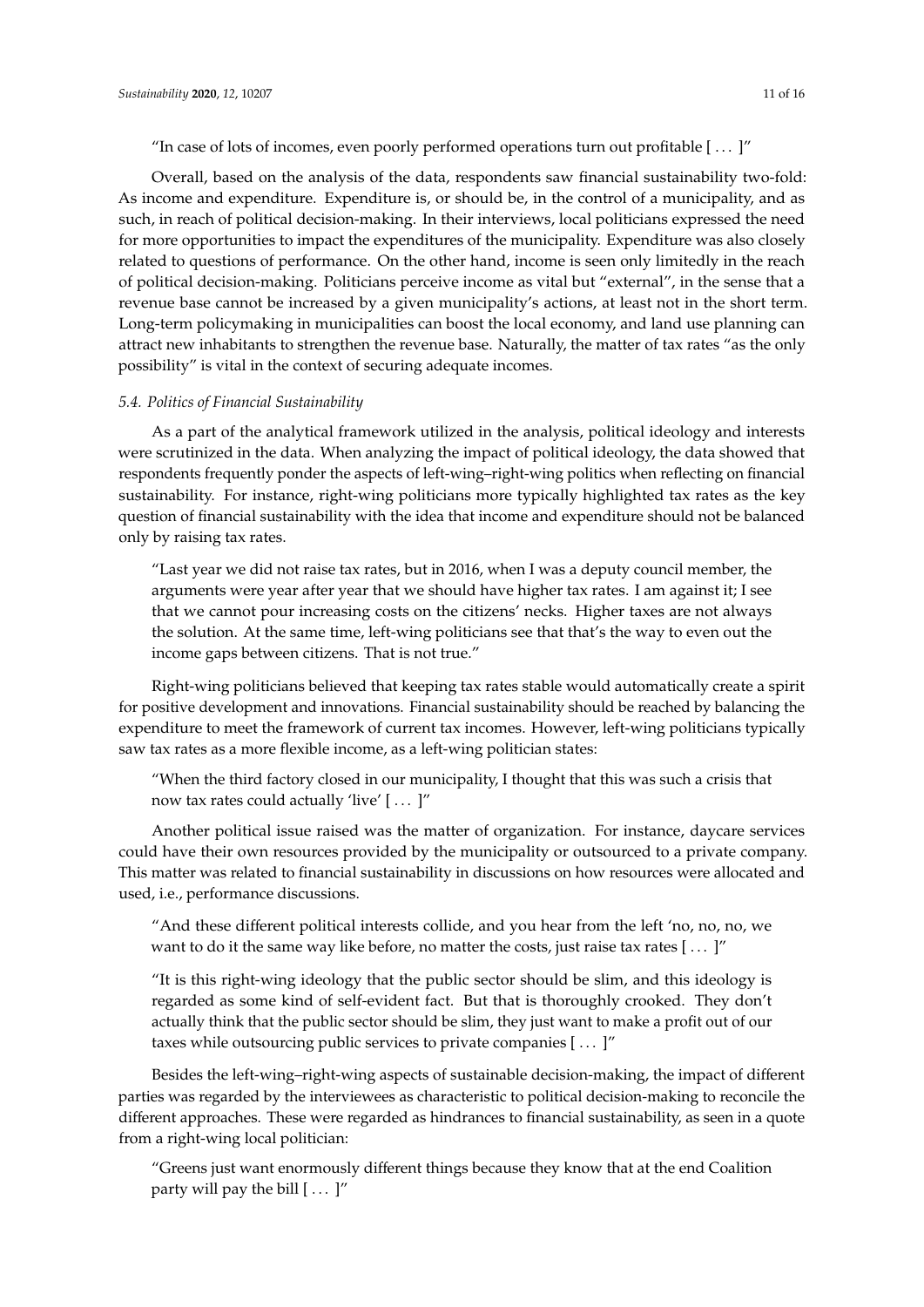Regarding political interests, another interesting issue was the "politicking" that emerged in the data. Several respondents pointed out that "pulling homewards" hinders financial sustainability. Sometimes political interests overcome the interest of the city as a whole.

"The worst thing is that everyone wants to save their neighborhood school."

This could also be a matter of decision-making culture taking place in local councils. Respondents shared their experiences on redundancies of resources and cost cuts with the notions that these decisions are difficult to make and they are often heavily criticized later. Understandably, cutting down on services and lowering the level of service quality are hard decisions, and politicians receive negative feedback from citizens. This makes sustainable decision-making even more difficult, as illustrated by the words of one respondent:

"As a local politician, you only want to hear positive feedback. In the council hall, we all agree that we have to make these difficult decisions. When you walk out the door and meet the first citizen saying that you are making wrong decisions, it is tempting to change your mind. It is so hard to stand by the difficult decisions [...]"

It is not surprising that after austere measures, when things are looking brighter, a room for politicking opens. This politicking was widely regarded as an obstacle to obtain financial sustainability.

"It is important to have the ability to raise taxes when needed, but it is not a blissful end. When there is more money, there are even more takers and money pits  $[$ ... ]"

"After these hard austerity decisions, next year our financial statements looked rather good so immediately discussions on was this necessary burst [ . . . ]"

Furthermore, the issue of a political cycle is an evident hindrance on sustainable decision-making. Respondents admitted that a four-year political cycle is a short time to promote financial sustainability. Upcoming elections are in sight of politicians, and 'campaigning' is mentioned in the interpretations of financial sustainability:

"Well, I am going to take the floor and suggest that now that we have so much surplus, we can afford to decrease tax rates . . . As I said elections are coming [laughing]"

All in all, political interests and ideology seem to greatly affect financial sustainability in the eyes of local politicians, increasing risks for complex and short-term decision-making.

## **6. Conclusions and Discussion**

The aim of this article was to identify different notions of financial sustainability based on the description by local politicians of the financial position and the conditions of the municipality they represent. Political perspectives on financial sustainability have been previously studied as part of the factors that provoke or accelerate a given financial condition. Here, the focus is on the political notions of financial sustainability.

Based on the results of the study, politicians often reflect on financial sustainability when they talk about their municipality. However, one of the crucial points is that the multiple ways to understand financial sustainability can range from grading financial sustainability to exhaustive ponderations of different factors regarding the matter. The factors identified by local politicians were similar to the types studied in the literature.

While there is no universal notion of financial sustainability in local government, based on a literature review, certain dimensions on financial sustainability can be identified. Financial sustainability can be defined as "three intertwined dimensions of long-term financial sustainability: service dimension, revenue dimension and debt dimension" [\[9\]](#page-13-8). These dimensions reflect the different perspectives on financial sustainability in local government: Revenues should be adequate for service responsibilities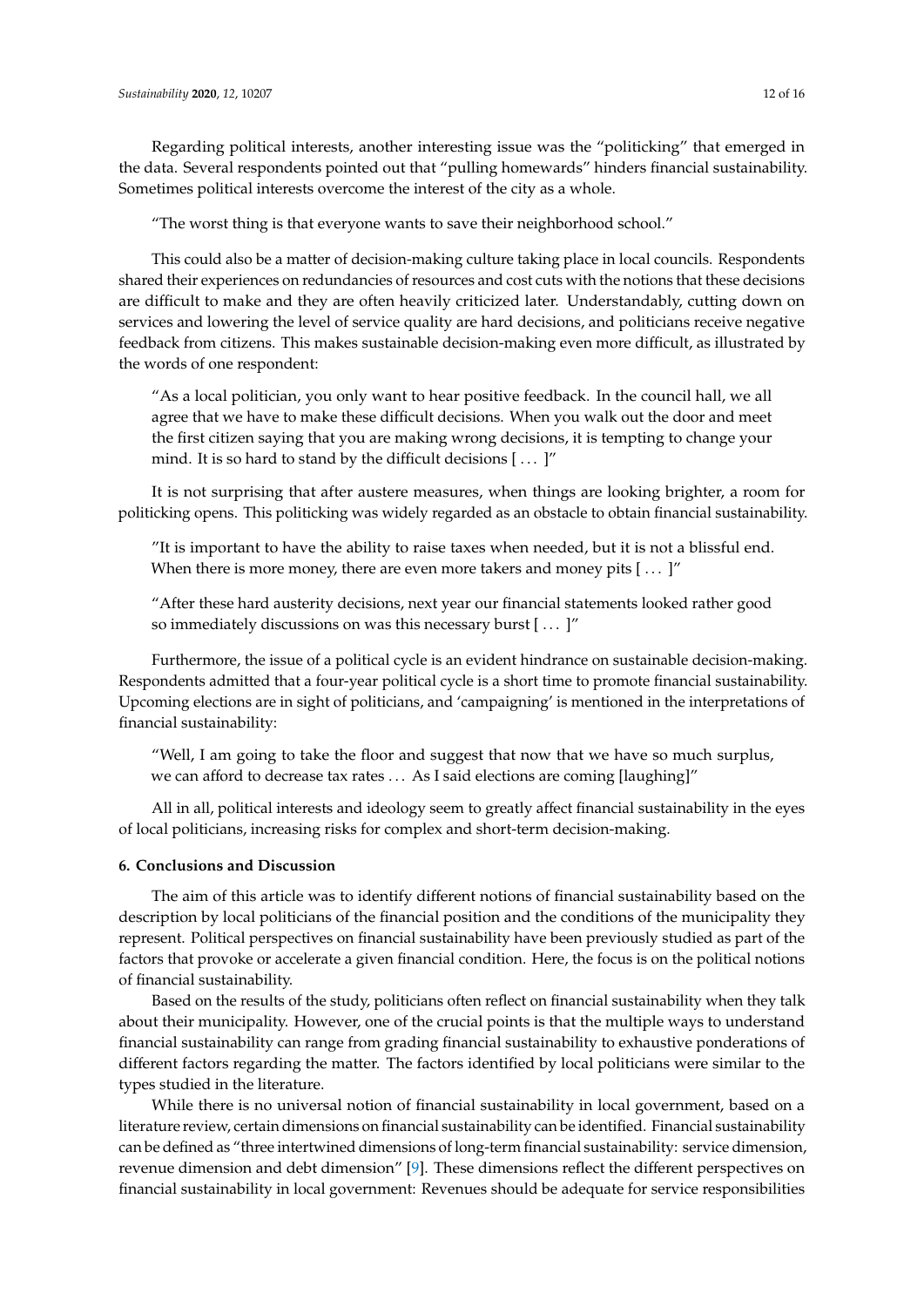without running into long-term debt. Therefore, financial sustainability dimensions include perspectives on satisfactory quality of services and adequacy of revenues in the long run. This expands the definition of financial sustainability from the narrow perspectives of (financial) metrics. The concept of financial sustainability can also be seen as extremely exhaustive [\[5\]](#page-13-4). In the context of this study, the view of local politicians on financial sustainability typically included the three intertwined dimensions [\[9\]](#page-13-8). Politicians tended to highlight the dimension of services in their views on financial sustainability. The service dimension is closely linked to the basic fundamentals, the reasons and the roles of municipal government.

In the literature, the question of performance of municipalities is not often connected with financial sustainability. However, based on the results of this study, local politicians see this as a vital part of financial sustainability, and they highlight the issue of performance and outcome as not simply a question of the adequacy of resources, but as wider questions of the use and outcomes municipal resources. Often financial sustainability is scrutinized from a rather narrow perspective, focusing on financial resources instead of looking at what was achieved with the use of those resources. As a potential direction of future research, sustainability could be studied more widely, combining financial and economic perspectives to social directions of sustainability [\[65\]](#page-15-14).

In their interpretations of financial sustainability, politicians contemplated the different aspects recognized in previous studies. However, the political interpretation of financial sustainability provided new insights on the topic. Financial sustainability was associated with factors that are in and out of the reach of politicians. Demographic and socioeconomic features were those that politicians felt that they had limited possibilities to affect. One of the most important factors that came up regularly in the data was the impact of economic cycles on the financial sustainability of local government. Based on the analysis of the data, besides location and the local field of economy, global shifts in economic cycles are a key aspect of financial sustainability. Thus, prior research has focused on financial difficulties as a context to study financial sustainability [\[8\]](#page-13-7). However, more studies on the meaning of global shifts of economic cycles in the sustainable management of municipalities are needed.

Based on the data collected from Finnish local politicians, financial sustainability seems to be a highly political issue. Similar to previous studies that identify politics as a factor that impacts financial sustainability [\[42\]](#page-14-14), the results of this study confirm the significant impact that political behaviors and challenges have on sustainable decision-making and management. Politicians themselves recognized the logical aspects of politics to create challenges and promote financial sustainability. Based on this study, "politics" is about the impact of political orientation, political cycles, and competition, similar to what is concluded in previous research [\[5\]](#page-13-4). This political dimension of sustainability [\[2\]](#page-13-1) is an interesting research agenda for future studies.

This article is a case study of Finnish local politicians. Naturally, a case study and the qualitative empirical data from interviews have its limitations. Qualitative empirical data is always limited in showing the quantities or frequencies of particular topics. This as a limitation should be recognized when the results of the study are pondered.

Overall, financial sustainability is, in the eyes of local politicians, a challenge they try to tackle in the decision-making when contemplating the responsibilities and resources of the municipality they represent. This challenge includes elements in and out of reach of political decision-making, which makes the request for financial sustainability even more challenging.

**Funding:** This research received no extra funding.

**Conflicts of Interest:** The author declares no conflict of interest.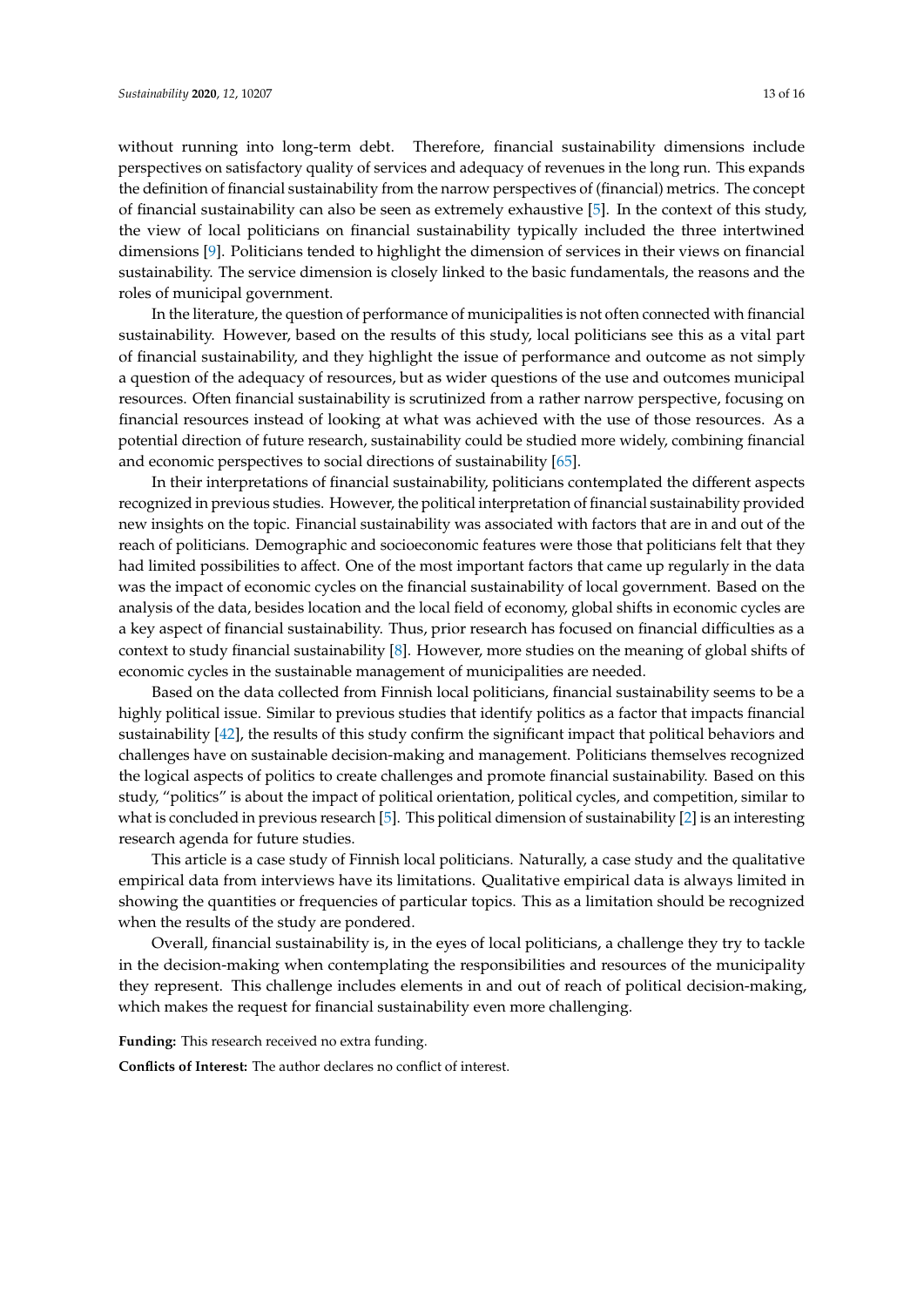# **References**

- <span id="page-13-0"></span>1. World Commission on Environment and Development (WCED). *Our Common Future*; Oxford University Press: Oxford, UK, 1987.
- <span id="page-13-1"></span>2. Borgonovi, E.; Adinolfi, P.; Palumbo, R.; Piscopo, G. Framing the Shades of Sustainability in Health Care: Pitfalls and Perspectives from Western EU Countries. *Sustainability* **2018**, *10*, 4439. [\[CrossRef\]](http://dx.doi.org/10.3390/su10124439)
- <span id="page-13-2"></span>3. Fiorino, D. Sustainability as a Conceptual Focus for Public Administration. *Public Adm. Rev.* **2010**, *70*, s78–s88. [\[CrossRef\]](http://dx.doi.org/10.1111/j.1540-6210.2010.02249.x)
- <span id="page-13-3"></span>4. Sinervo, L.-M. Interpreting financial balance in local government: A case study from Finland. *Public Money Manag.* **2014**, *34*, 123–130. [\[CrossRef\]](http://dx.doi.org/10.1080/09540962.2014.887521)
- <span id="page-13-4"></span>5. Garmini, S.; Grossi, G. *Financial Sustainability and Intergenerational Equity in Local Governments*; Bolívar, M.P.R., Subires, M.D.L., Eds.; IGI Global: Hershey, PA, USA, 2018; pp. 179–205.
- <span id="page-13-5"></span>6. Dollery, B.; Crase, L. *A Comparative Perspective on Financial Sustainability in Australian Local Government*; Centre for Local Government, School of Economics, University of New England: Armidale, NSW, Australia, 2006.
- <span id="page-13-6"></span>7. Riverbark, W.C.; Roenigk, D.j.; Allison, G.S. Conceptualixing financial condition in local government. *J. Public Budg. Account. Financ. Manag.* **2010**, *22*, 149–177.
- <span id="page-13-7"></span>8. Pina, V.; Bachiller, P.; Ripoll, L. Testing the Reliability of Financial Sustainability. The Case of Spanish Local Governments. *Sustainability* **2020**, *12*, 6880. [\[CrossRef\]](http://dx.doi.org/10.3390/su12176880)
- <span id="page-13-8"></span>9. Brusca, I.; Rossi, F.M.; Aversano, N. Drivers for the Financial Condition of Local Government: A Comparative Study Between Italy and Spain. *Lex Localis J. Local Self-Gov.* **2015**, *13*, 161–184. [\[CrossRef\]](http://dx.doi.org/10.4335/13.2.161-184(2015))
- <span id="page-13-9"></span>10. Bergmann, A. *Public Sector Financial Management*; Pearson Education Limited: London, UK, 2009.
- <span id="page-13-10"></span>11. Jones, S.; Walker, G. Explanators of local government distress. *Abacus* **2007**, *63*, 396–418. [\[CrossRef\]](http://dx.doi.org/10.1111/j.1467-6281.2007.00238.x)
- <span id="page-13-11"></span>12. Honadle, B.W.; Costa, J.M.; Cigler, B.A. *Fiscal Heath for Local Governments*; Elsevier Academic Press: San Diego, CA, USA, 2004.
- <span id="page-13-12"></span>13. Kleine, R.; Kloha, P.; Weissert, C.S. Monitoring Local Government Fiscal Health. *Gov. Financ. Rev.* **2003**, *19*, 18–23. [\[CrossRef\]](http://dx.doi.org/10.1111/j.1540-6210.2005.00456.x)
- <span id="page-13-13"></span>14. Cohen, S.; Doumpos, M.; Neofytuo, E.; Zopounidis, C. Assessing financial distress where bankruptcy is not an option: An alternative approach for local municipalities. *Eur. J. Oper. Res.* **2012**, *218*, 270–279. [\[CrossRef\]](http://dx.doi.org/10.1016/j.ejor.2011.10.021)
- <span id="page-13-14"></span>15. Fuchs, S.; Bergmann, A.; Brusca, I. Using Financial Reporting for Decision Making as a Measure Towards Resilient Government Finances: The Case of Switzerland. *Lex Localis J. Local Self-Gov.* **2017**, *15*, 133–153. [\[CrossRef\]](http://dx.doi.org/10.4335/15.1.133-153(2017))
- <span id="page-13-15"></span>16. Hajilou, M.; Mirehei, M.; Amirian, S.; Pilehvar, M. Financial Sustainability of Municipalities and Local Governments in Small-Sized Cities; a Case of Shabestar Municipality. *Lex Localis J. Local Self-Gov.* **2018**, *16*, 77–106. [\[CrossRef\]](http://dx.doi.org/10.4335/10.4335/16.1.77-106(2018))
- <span id="page-13-16"></span>17. Bolívar, M.P.R.; Galera, A.N.; Muñoz, L.A.; Subirés, M.D.L. Factors Influencing Local Government Financial Sustainability: An Empirical Study. *Lex Localis J. Local Self-Gov.* **2014**, *12*, 31–54. [\[CrossRef\]](http://dx.doi.org/10.4335/12.1.31-54(2014))
- <span id="page-13-17"></span>18. Burrit, R.L.; Schaltegger, S. Sustainability accounting and reporting: Fad or trend? *Account. Audit. Account. J.* **2010**, *23*, 829–846. [\[CrossRef\]](http://dx.doi.org/10.1108/09513571011080144)
- <span id="page-13-18"></span>19. Groneck, M. The golden rule of public finance and the composition of government expenditures: A growth and welfare analysis. *J. Econ. Policy Reform* **2011**, *14*, 273–294. [\[CrossRef\]](http://dx.doi.org/10.1080/17487870.2011.590328)
- <span id="page-13-19"></span>20. Groves, S.M.; Valente, M.G. *Evaluating Financial Condition: A Handbook for Local Government*, 4th ed.; International City/County Manager Association (ICMA): Washington, DC, USA, 2003.
- <span id="page-13-20"></span>21. Berne, R. Measuring and Reporting Financial Condition. In *Handbook of Public Administration*, 2nd ed.; Perry, J.L., Ed.; Jossey-Bass Publishers: San Francisco, CA, USA, 1996.
- <span id="page-13-21"></span>22. Montazeri, R.; Khodaei, Z. The role of sustainable revenue sources in revenue sources of municipalities. *Urban Econ.* **2012**, *13*, 25–39.
- <span id="page-13-22"></span>23. Rossi, F.M. Analysis of solvency in Italian local Governments: The impact of Basel II. *IUP J. Financ. Risk Manag.* **2011**, *8*, 17–42.
- <span id="page-13-23"></span>24. Zafra-Gomez, J.L.; Lopez-Hernandez, A.M.; Hernandez-Bastida, A. Developing an alert system for local governments in financial crisis. *Public Money Manag.* **2009**, *29*, 175–181. [\[CrossRef\]](http://dx.doi.org/10.1080/09540960902891731)
- <span id="page-13-24"></span>25. Garcia-Sanchez, I.M.; Mordan, N.; Prado-Lorenzo, J.M. Effect of the political system on local financial condition: Empirical evidence for Spain's largest municipalities. *Public Budg. Financ.* **2012**, *32*, 40–68. [\[CrossRef\]](http://dx.doi.org/10.1111/j.1540-5850.2011.00986.x)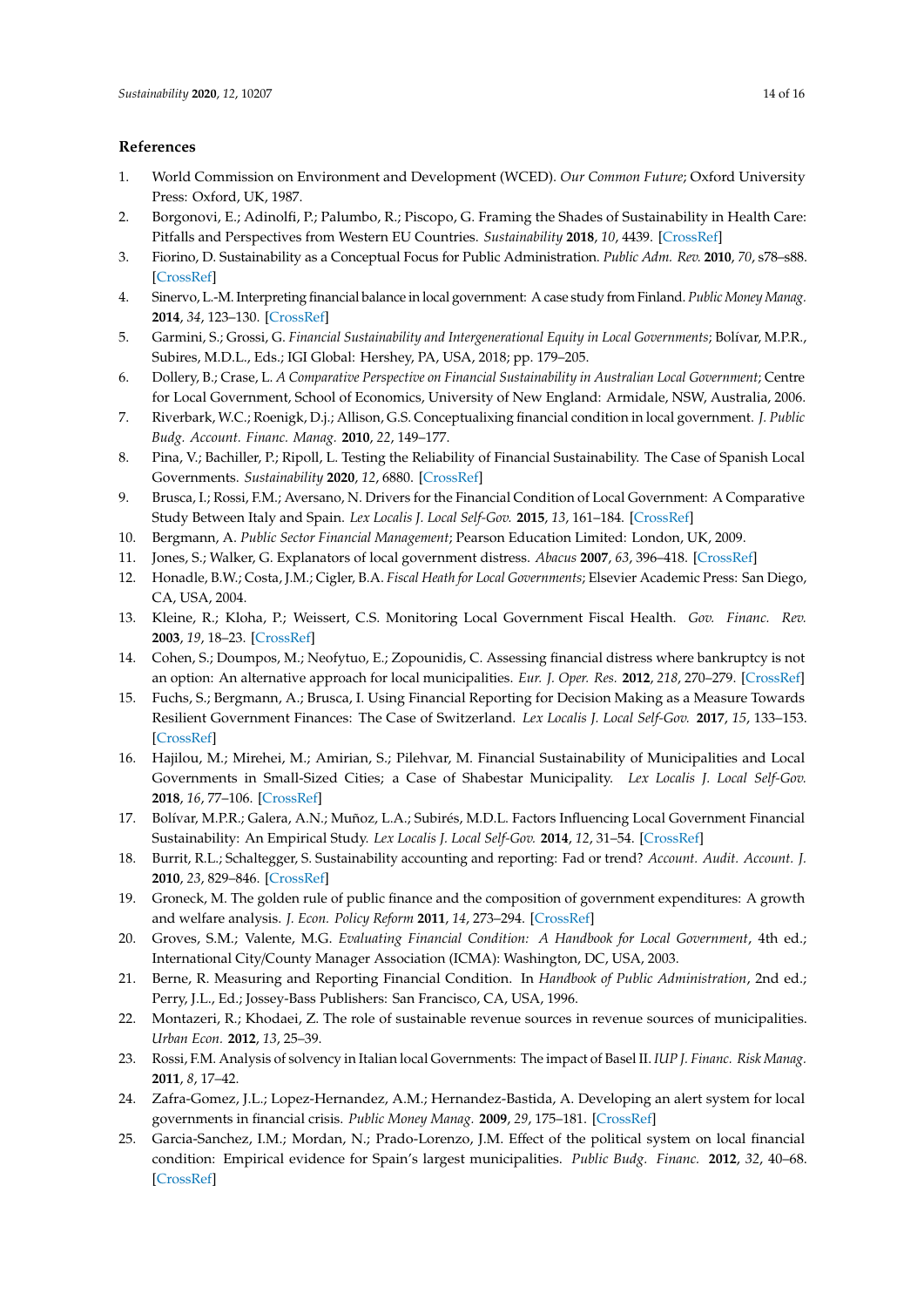- <span id="page-14-0"></span>26. Rossi, F.M.; Zito, M.; Costanzo, A. How to prevent distress in local government: A new model applied in Italy. *Proc. ARSA Adv. Res. Sci. Areas* **2012**, *1*, 627–631.
- <span id="page-14-1"></span>27. López Subires, M.D.; Muñoz, L.A.; Galera, A.N.; Bolívar, M.P.R. The Influence of Socio-Demographic Factors on Financial Sustainability of Public Services: A Comparative Analysis in Regional Governments and Local Governments. *Sustainability* **2019**, *11*, 6008. [\[CrossRef\]](http://dx.doi.org/10.3390/su11216008)
- <span id="page-14-2"></span>28. Capalbo, E.; Grossi, G. Assessing the influence of socioeconomic drivers on Italian municipal financial destabilization. *Public Money Manag.* **2014**, *34*, 107–114. [\[CrossRef\]](http://dx.doi.org/10.1080/09540962.2014.887518)
- 29. Andrews, R.; Boyne, G.A.; Law, J.; Walker, R.M. External constraints on local services standards: The case of comprehensive performance assessment in English local government. *Public Adm.* **2005**, *83*, 639–656. [\[CrossRef\]](http://dx.doi.org/10.1111/j.0033-3298.2005.00466.x)
- <span id="page-14-3"></span>30. Boyne, G.A.; Ashworth, R.E.; Powell, D.M. Environmental change, leadership succession and incrementalism in local government. *J. Manag. Stud.* **2001**, *38*, 859–878. [\[CrossRef\]](http://dx.doi.org/10.1111/1467-6486.00262)
- <span id="page-14-4"></span>31. Vicente, C.; Ríos, A.M.; Guillamón, M.D. Voting behavior and budget stability. *Rev. Contab. Span. Account. Rev.* **2013**, *16*, 46–52. [\[CrossRef\]](http://dx.doi.org/10.1016/S1138-4891(13)70005-0)
- <span id="page-14-5"></span>32. Kiewiet, R.; Szalaky, K. Constitutional limitations on borrowing: An analysis of state bonded indebtedness. *J. Law Econ. Organ.* **1996**, *12*, 62–97. [\[CrossRef\]](http://dx.doi.org/10.1093/oxfordjournals.jleo.a023362)
- <span id="page-14-6"></span>33. Carmeli, A.; Cohen, A. The financial crisis of the local authorities in Israel: A resource-based analysis. *Public Admin.* **2001**, *79*, 893–913. [\[CrossRef\]](http://dx.doi.org/10.1111/1467-9299.00285)
- <span id="page-14-7"></span>34. Weiss, C.H. Ideology, Interests and Information: The Basis of Policy Positions. In *Ethics, The Social Sciences and Policy Analysis*; Callahan, D., Jennings, B., Eds.; Plenum Press: New York, NY, USA; London, UK, 1983; pp. 213–245.
- <span id="page-14-8"></span>35. Slembeck, T.; Jans, A.; Leu, T. A politico-economic perspective on financial sustainability. *J. Public Budg. Account. Financ. Manag.* **2014**, *26*, 140–164. [\[CrossRef\]](http://dx.doi.org/10.1108/JPBAFM-26-01-2014-B006)
- <span id="page-14-9"></span>36. Buylen, B.; Christiaens, J. Talking Numbers? Analyzing the Presence of Financial Information in Councilors Speech During the Budget Debate in Flemish Municipal Councils. *Int. Public Manag. J.* **2016**, *19*, 453–475. [\[CrossRef\]](http://dx.doi.org/10.1080/10967494.2015.1064502)
- 37. Van Dooren, W. What makes organisations measure? Hypotheses on the causes and conditions for performance measurement. *Financ. Account. Manag.* **2005**, *21*, 363–383. [\[CrossRef\]](http://dx.doi.org/10.1111/j.0267-4424.2005.00225.x)
- <span id="page-14-13"></span>38. Tiili, M. Strategic political steering exploring the qualitative change in the role of ministers after NPM reforms. *Int. Rev. Adm. Sci.* **2007**, *73*, 81–94. [\[CrossRef\]](http://dx.doi.org/10.1177/0020852307075691)
- <span id="page-14-10"></span>39. Liguori, M.; Sicilia, M.; Steccolini, I. Politicians versus managers: Roles and interactions in accounting cycles. *Int. J. Public Sect. Manag.* **2009**, *22*, 310–323. [\[CrossRef\]](http://dx.doi.org/10.1108/09513550910961592)
- <span id="page-14-11"></span>40. Buylen, B.; Christiaens, J. Why are Some Flemish Municipal Party Group Leaders More Familiar with NPM Principles than Others? Assessing the Influence of Individual Factors. *Lex Localis J. Local Self-Gov.* **2014**, *12*, 79–103. [\[CrossRef\]](http://dx.doi.org/10.4335/12.1.79-103(2014))
- <span id="page-14-12"></span>41. Hansen, K. Local councillors: Between local 'government' and local 'governance'. *Public Adm.* **2001**, *79*, 105–123. [\[CrossRef\]](http://dx.doi.org/10.1111/1467-9299.00248)
- <span id="page-14-14"></span>42. Navarro-Galera, A.; Lara-Rubio, J.; Buenida-Carrillo, D.; Rayo-Canton, S. What can increase the default risk in local governments? *Int. Rev. Adm. Sci.* **2017**, *83*, 397–419. [\[CrossRef\]](http://dx.doi.org/10.1177/0020852315586308)
- 43. Benito, B.; Bastida, F.; Vicente, C. Political Budget Cycles in Local Governments. *Lex Localis J. Local Self-Gov.* **2012**, *10*, 341–361. [\[CrossRef\]](http://dx.doi.org/10.4335/10.4.341-361(2012))
- <span id="page-14-15"></span>44. Ashworth, J.; Geys, B.; Heyndels, B. Government Weakness and Local Public Debt Development in Flemish Municipalities. *Int. Tax Public Financ.* **2005**, *12*, 395–422. [\[CrossRef\]](http://dx.doi.org/10.1007/s10797-005-2317-3)
- <span id="page-14-16"></span>45. Cabaleiro, R.; Buch, E. Impact of size and geographic location on the financial condition of Spanish municipalities. *Transylv. Rev. Adm. Sci.* **2011**, *34*, 22–39.
- <span id="page-14-17"></span>46. Bastida, F.; Benito, B.; Guillamón, M.D. An Empirical Assessment of the Municipal Financial Situation in Spain. *Int. Public Manag. J.* **2009**, *12*, 484–499. [\[CrossRef\]](http://dx.doi.org/10.1080/10967490903328139)
- <span id="page-14-18"></span>47. Garcia-Sanchez, I.M.; Mordan, N.; Cuadrado-Ballesteros, B. Do electoral cycles affect local financial health? *Policy Stud.* **2014**, *35*, 533–556. [\[CrossRef\]](http://dx.doi.org/10.1080/01442872.2014.971727)
- <span id="page-14-19"></span>48. Allers, M.; De Haan, J.; Sterks, C. Partisan Influence on the Local Tax Burden in the Netherlands. *Public Choice* **2001**, *106*, 351–363. [\[CrossRef\]](http://dx.doi.org/10.1023/A:1005123208352)
- <span id="page-14-20"></span>49. Van Helden, J. Literature review and challenging research agenda on politicians' use of accounting information. *Public Money Manag.* **2016**, *36*, 531–538. [\[CrossRef\]](http://dx.doi.org/10.1080/09540962.2016.1237162)